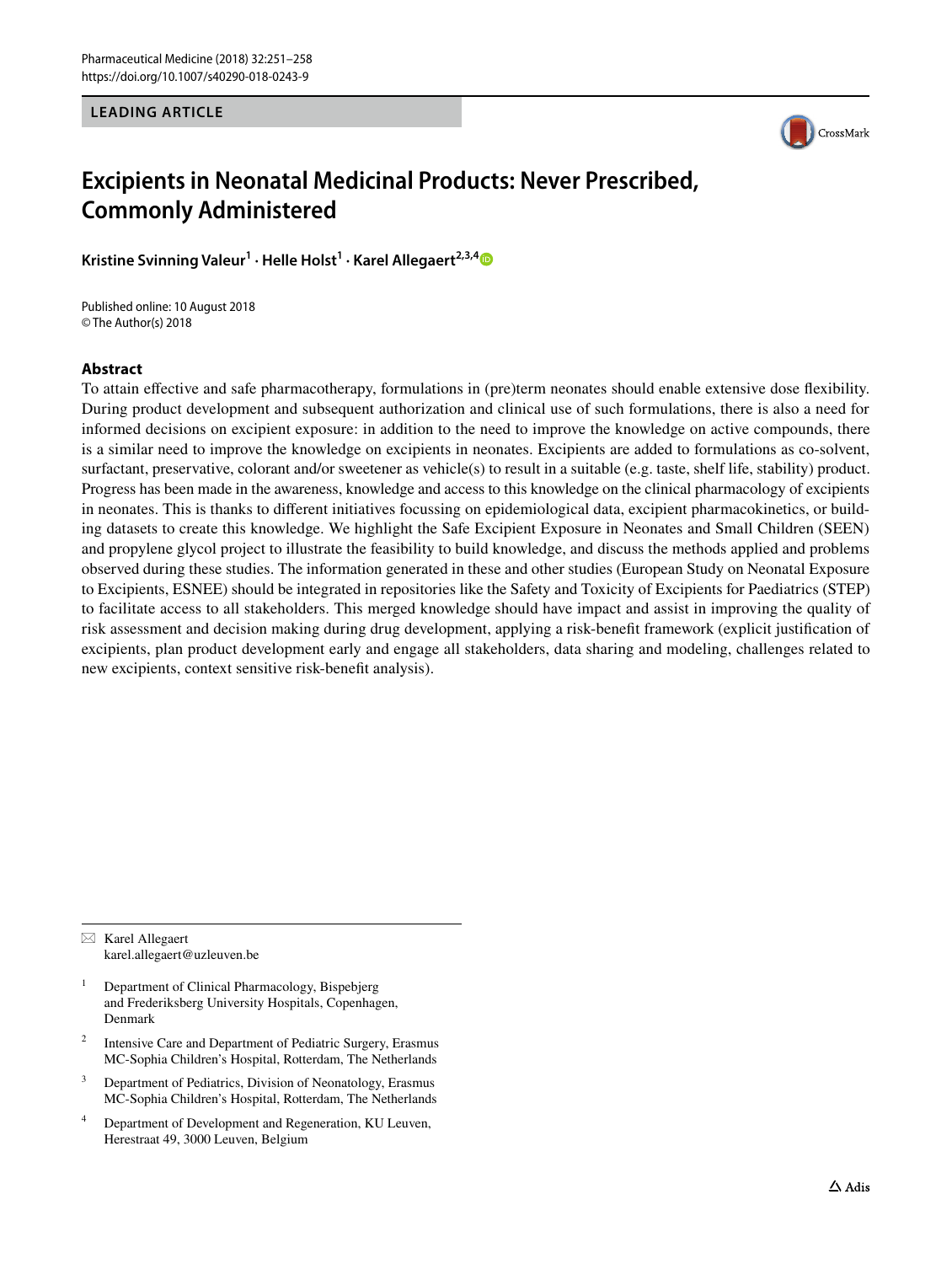#### **Key Points**

In addition to the need to improve the knowledge on the clinical pharmacology of active compounds, a similar effort is needed for excipients in neonates.

Case series on relevant toxicity due to excipient exposure (such as propylene glycol, benzyl alcohol) are primarily described in preterm neonates, but also occur in term neonates and infants.

Studies on the pharmacokinetics and safety or toxicity of excipients have been performed, and this information should be summarized and integrated in the STEP (*S*afety and *T*oxicity of *E*xcipients in *P*ediatrics) repository.

The merged knowledge from the STEP database and other sources should help to improve the quality of risk assessment and decision on excipient use, applying a risk-beneft framework.

Guidelines on excipients by authorities such as European Medicines Agency (EMA) or US Food and Drug Administration (FDA) are available but evolve because of the ongoing research and increasing knowledge. A threshold concept has been introduced recently; however, the threshold is a value, equal to or above which it is necessary to provide the information in the leafet and is not a safety limit. This refects the still limited performance to convert knowledge into guidelines and practice.

## **1 Introduction**

When physicians prescribe a given drug to a neonate, this is with the intention of providing efective relief for a specifc indication (e.g. pain, seizures, infection, or blood pressure), while also avoiding disproportional side effects. In addition to the active substance(s), drug formulations usually contain excipients, like additives or solvents. Excipients can be defned as any substance formulated alongside the active ingredient in a specifc drug formulation. Such excipients are added to, for example, ensure stability or solubility of the formulation over a documented shelf life during various external conditions, or to improve palatability. Moreover, surfactants can be added to mix or dissolve active substances or to facilitate administration or absorption of active substances. Excipients can also be used as bulk products in formulations that otherwise contain a too highly concentrated active ingredient to facilitate more accurate and convenient dosage. Some examples of excipients for these diferent functions are ethanol, propylene glycol, benzyl alcohol, parabens, lactose, mannitol, aspartame, or poly-ethylene glycol [[1–](#page-6-0)[5](#page-6-1)].

In essence, almost all drug formulations contain excipients that have been used for many years and are considered to have a *G*enerally *R*egarded *A*s *S*afe (GRAS) status. However, excipient exposure can be relevant for specifc individual patients like *lactose* exposure in lactose-intolerant cases or interfering with a ketogenic diet, or *aspartame* exposure in phenylketonuria cases. The same holds true for specifc (sub)populations such as (pre)term neonates in whom exposure to, for example, ethanol or propylene glycol, may result in maturational toxicity, because of population-specifc differences in pharmacokinetics (PK) or pharmacodynamics (PD) [[1–](#page-6-0)[5\]](#page-6-1). Neonates and primarily pre-term neonates may not be able to clear an excipient in the same way (rate, and route) as adults, because of their physiological and developmental immaturity. This (sub)population aspect is also considered by authorities like the Committee for Medicinal Products for Human Use, that states "excipients to be used in formulations for the pediatric population should be selected with special care, and possible sensitivities of the diferent age groups should be taken into consideration" [\[6](#page-6-2)]. While there is also a new guideline to provide quantitative information on the excipients in the Summary of Product Characteristics (SmPC, the leafet) for new formulations, age-appropriate (and excipient-low) drug formulations are still lacking  $[1-5]$  $[1-5]$  $[1-5]$ . As a result, neonates may be at risk of relevant excipient exposure causing clinical harm [[7\]](#page-6-3).

We first report on some historical and contemporary observations to illustrate the relevance of this topic. This is followed by an overview on the available epidemiological observations on excipient exposure in neonates, and recent data on the increasing knowledge on the PK of specifc excipients in neonates. The Safe Excipient Exposure in Neonates and Small Children (SEEN) project and the propylene glycol project are used to illustrate the feasibility to make progress, and to discuss the methods applied and problems observed during these studies. This is followed by some suggestions on how to turn the knowledge generated to improve the quality of risk assessment and decision making during the drug development process.

## **2 Excipient‑Related Problems in Neonates: Historical and Contemporary Observations**

To illustrate the relevance of excipients in neonates, we discuss historical observations on propylene glycol, polysorbate, and benzyl alcohol toxicity. While all these observations were reported in the 1980s, similar observations on ethanol and propylene glycol (side)effects have been reported more recently, illustrating the difficulties to translate knowledge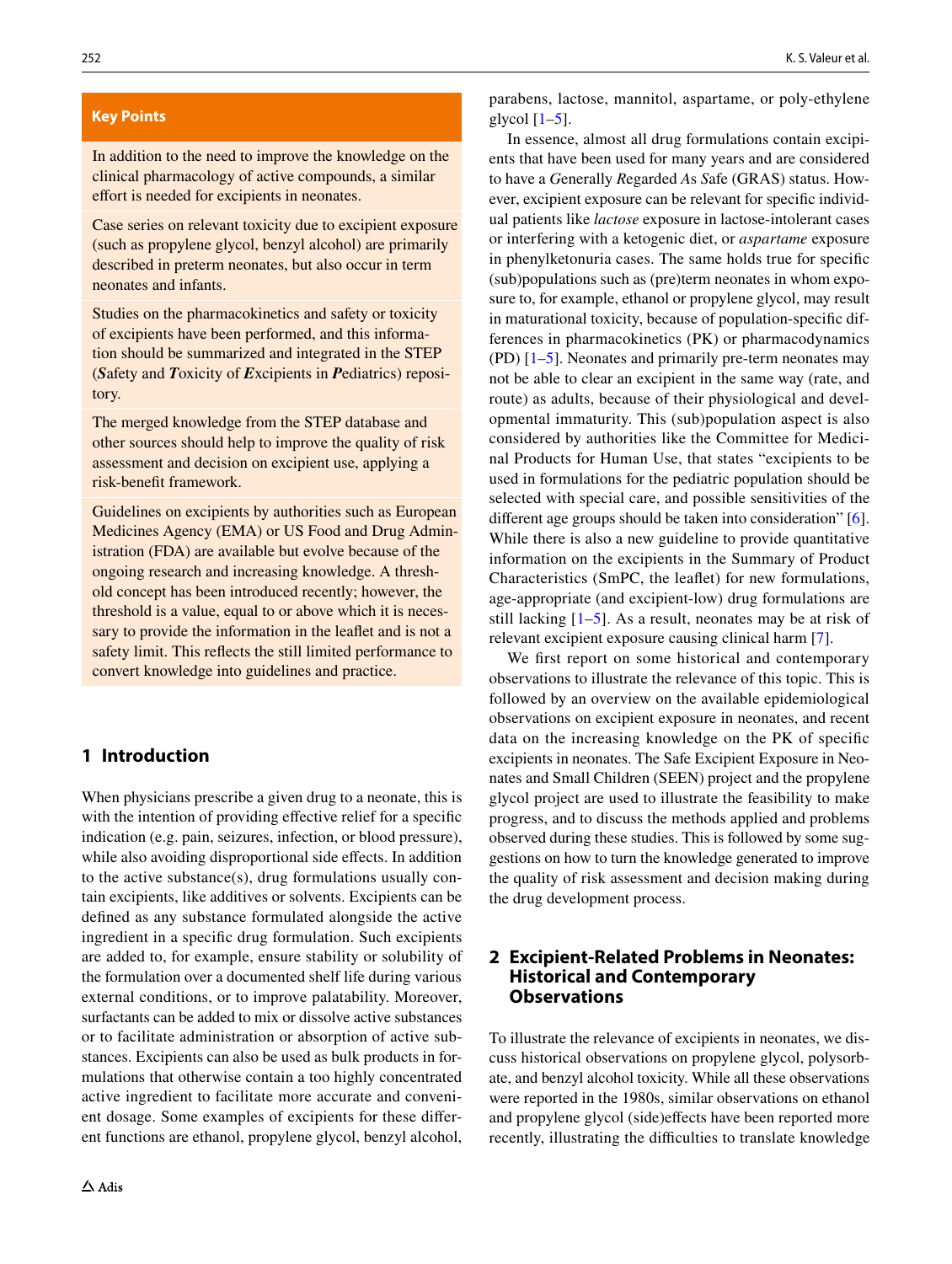into guidance and practice [\[1,](#page-6-0) [8](#page-6-4)]. Propylene glycol toxicity in preterm neonates (<1500 g) has been observed after prolonged (at least 5 days) exposure of up to 3000 mg/day [\[9,](#page-6-5) [10\]](#page-6-6). Such a signifcant exposure was due to high concentrations as solvent in parenteral nutrition formulations. The toxicity was in part biochemical in nature as refected by hyperosmolarity, lactic acidosis, creatinine, or bilirubin, but exposed neonates also displayed clinically relevant side efects such as seizures or intracranial hemorrhage. The same group estimated that the elimination half-life of propylene glycol was 10–31 h in neonates, compared to 2–5 h in adults. At that time, the authors were not able to further explore the interindividual PK variability [\[9](#page-6-5), [10\]](#page-6-6). A polysorbate-related toxidrome (thrombocytopenia, renal dysfunction, hepatomegaly and ascites) was observed after a new vitamin E supplement (containing 9% polysorbate 80 and 1% polysorbate 20) was introduced to neonates [[11](#page-6-7)]. As summarized by Balistreri et al, it resulted in the death of 38 neonates, and 43 other cases sustained serious efects with an overrepresentation of low birth-weight infants [\[12](#page-6-8)]. Similar, benzyl alcohol-related (bacteriostatic excipient) mortality has been described in preterm neonates [[13,](#page-6-9) [14](#page-6-10)]. Following at least a minimal exposure of 130 mg/kg/day, these preterm neonates displayed a raised Anion Gap and metabolic acidosis from the second day of exposure to benzyl alcohol. This was followed by progressive bradycardia, gasping, clinical seizures and subsequent death. Following this observation, mechanistic evidence has been generated that this clinical picture relates to maturational defciency of benzyl alcohol degradation to benzoic acid with subsequent metabolic clearance to hippuric acid. The accumulation of benzoic acid in plasma subsequently explains the raised Anion Gap [[13](#page-6-9), [14\]](#page-6-10). As a result, benzyl alcohol is now contraindicated for use in neonates and of special concern in young children aged < 3 years  $[15]$  $[15]$  $[15]$ . Still, the potential side effects of this and other excipients need consideration in contemporary neonatal pharmaceutical care and are not just historical events.

In March 2011, the US Food and Drugs Administration (FDA) notifed healthcare professionals of serious health issues in premature neonates exposed to a lopinavir/ritonavir oral (Kaletra) solution, an antiviral combination drug for the treatment of HIV infection [\[16](#page-6-12)]. This oral lopinavir/ritonavir solution contains relevant amounts of propylene glycol (152.7 mg/mL) and ethanol (356.3 mg/mL), The claimed mechanism for the serious health issues in neonates—based on the reported side efects (cardiac, renal, respiratory) was that neonates have a decreased propylene glycol clearance and that this resulted in accumulation. The notifcation also resulted in a revision of the label ("the use of Kaletra oral solution should be avoided in premature babies until 14 days after their due date, or in full-term babies younger than 14 days of postnatal age unless a healthcare professional believes that the beneft of using Kaletra oral solution to treat HIV infection immediately after birth outweighs the potential risks. In such cases, FDA strongly recommends monitoring for increases in serum osmolality, serum creatinine, and other signs of toxicity") [[16\]](#page-6-12). More recently, it has been documented that the toxidrome is likely due to an excipient-excipient interaction. Ethanol and propylene glycol in neonates are almost exclusively eliminated by metabolic clearance through alcohol dehydrogenase (ADH) [\[17\]](#page-6-13). Even more recently and following the publication of a randomized controlled trial on neonatal abstinence syndrome (shorter duration of treatment and shorter length of hospital stay for sublingual buprenorphine vs oral morphine), Christiansen raised the question to what extent the amount of ethanol in the buprenorphine formulation (0.075 mg/mL, containing 30% ethanol, 0.016 mg/kg/day) could in part explain the diferences in neonatal abstinence syndrome (NAS) symptoms [\[18](#page-7-0), [19\]](#page-7-1). In fact, this formulation does result in ethanol exposure above the ethanol threshold defned by EMA [\[20](#page-7-2)].

## **3 On the Epidemiology of Excipient Exposure in Neonates**

As mentioned earlier, almost all drug formulations contain excipients. To enable researchers to focus on the relevant excipients, a list excipients of interest (EOI) has been suggested [[21](#page-7-3)]. It seems that this list has been driven by the clinical reports on adverse events associated with specifc excipients as reported in the literature or to the authorities [\[21](#page-7-3)]. This list has subsequently been used as tool for research prioritization, like the ESNEE (European Study on Neonatal Exposure to Excipients) study  $[22]$  $[22]$ . These EOI  $(n=8)$ are parabens, benzoates, benzalkonium chloride, saccharin sodium, sorbitol, propylene glycol, ethanol and polysorbate [\[5](#page-6-1), [21](#page-7-3), [22\]](#page-7-4). In two recent systematic reviews on the epidemiology of EOI exposure, the incidence of neonates exposed to EOI was  $39-100\%$  [[1,](#page-6-0) [5\]](#page-6-1). Similarly,  $27-68\%$  of the products administered to neonates contained EOI [\[1](#page-6-0), [5](#page-6-1)].

This focused approach also enabled researchers to map EOI exposure in diferent regions or countries, hereby illustrating the heterogeneous pattern and variability in product availability with or without EOI exposure throughout Europe. It turned out that EOI-free formulations were available for a substantial number of formulations currently administered to European neonates. Replacement of the most frequently used formulations may spare almost half of the neonates from unnecessary EOI exposure [\[23](#page-7-5)]. As a theoretical experiment and using the availability of the same active pharmaceutical ingredient with a similar dosage form (but not similar strength/concentration) as prerequisite for a 'useful/appropriate' substitution, this potentially resulted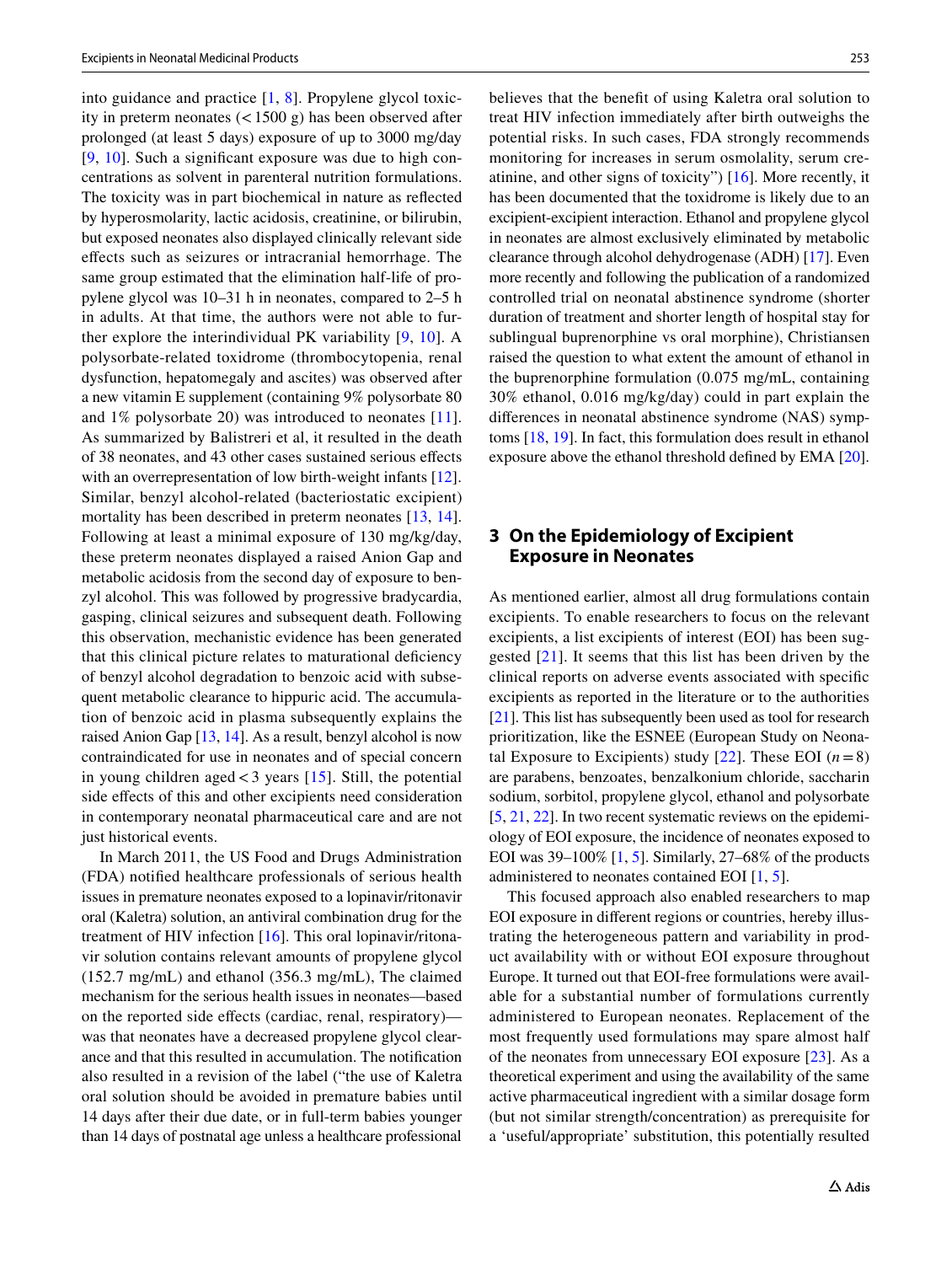in relevant reduction of prescriptions with EOI exposure (30.5–15%) and an important decrease in EOI exposed neonates (63–35%) [[23\]](#page-7-5).

Unfortunately, substitution comes with its own issues. These include *regulatory* (legal framework of national authorities, responsibilities of individual physicians or pharmacists, the validity of national product registrations, international transport), *fnancial* (shipment costs, lack of reimbursement), and *logistics related* (diferences in concentrations, storage) issues [[23,](#page-7-5) [24](#page-7-6)]. To further illustrate this, product substitution may enforce a change in product concentration and subsequent change in volume administered, and neonates may not tolerate such substitution. A formulation may be the result of an extemporaneous production, but excipient content in these products is not easily retrievable and quality of such products varies. Moreover, excipient quantities are considered a protected trade information, and this complicates acquirement of information on excipient levels in generic medicinal products [[25\]](#page-7-7). To avoid such obstacles, full disclosure of excipient content in SmPCs for licensed products and availability of product monographs for extemporaneous products should be endorsed by relevant medicines agencies like the EMA [[26\]](#page-7-8). In our opinion, this should not be limited to formulations that result in excipient exposure beyond the tolerance limits.

## **3.1 The SEEN (Safe Excipient Exposure in Neonates and Small Children) Project**

To evaluate the safety issues and potential health problems related to excipient exposure, quantitative exposure estimates are needed. With the SEEN project, a Danish group of researchers aimed to describe patterns of excipient exposure, including a quantifcation of the daily cumulative dose of selected (and potentially harmful) excipients in neonates and small children during *multidrug* exposure. The SEEN project was approved by The Danish Data Committee (ID: BFH-2015-072, suite number: 04167) and was registered at ClinicalTrials.gov (identifer: NCT02545712). The Board for Patient Safety, Danish Health and Medicines Authority (ID: 3-3013-1343/1) waived the need for patient consent. The SEEN-project was a retrospective study including hospitalised patients aged≤5 years admitted to either the neonatal, pediatric or other departments at the "National Hospital" in Copenhagen, Denmark within a 2-year period. The purpose was to quantify the daily cumulated dose of selected EOI [ethanol, propylene glycol, benzyl alcohol, parabens (methyl-hydroxybenzoate, sodium associate methylhydroxybenzoate, propyl-hydroxybenzoate), or artifcial sweeteners (acesulfame potassium, aspartame, glycerol, sorbitol, polysorbate-80)] administered to these patients [[3,](#page-6-14) [25](#page-7-7)]. The SEEN-project further relied on theoretical calculations to estimate the extent of excipient exposure in neonates and infants. Calculations hereby assumed 100% absorption of excipients, ignoring the infuence of routes of administration and absorption ontogeny. Since proven safety limits of exposure to ethanol and propylene glycol are not available, threshold levels were used to assess 'inadvertent exposure'. For benzyl alcohol, any exposure is contraindicated in children aged  $<$  3 years.

All data were manually extracted from electronic patient systems (medicinal and patient charts) and the study only included medicinal products with verified administration. All included medicinal products were explored with regard to excipient content in both quality and quantity. For licensed and unlicensed products, the SmPCs were scrutinized to identify potential excipients. For medicinal products where either the SmPC was not retrieved or the excipient amount was not disclosed in SmPC, manufacturers were contacted. For extemporaneous products, excipient content was retrieved from restricted databases or following direct contact to responsible pharmacies. Excipient exposure was calculated as daily cumulative levels (in mg excipient/kg body weight/day) based on all excipient containing administrations [[25\]](#page-7-7). Daily cumulative excipient levels were compared with threshold values suggested in a guideline on excipients published by the EMA [[26\]](#page-7-8). The threshold hereby is a value equal to or above which it is necessary to provide the information, it is not a safety limit. Patients were stratifed according to age, and exposure to excipients. For further information on study design, we refer to the published study protocol [[3\]](#page-6-14). In this review, we highlight already published data to describe patterns of exposure to ethanol, propylene glycol and benzyl alcohol [\[25](#page-7-7)].

Based on 1204 screened charts, 630 patients (470 neonates and 160 infants aged≤2 years) were included, receiving 4207 prescriptions for 316 medicinal products. Neonates were administered a median of  $5 (SD \pm 3)$  unique medicinal products and infants were administered a median of 9  $(SD \pm 5)$  unique medicinal products. Ethanol, propylene glycol and benzyl alcohol were used as excipient in 8.8% (*n*=28), 6.0% (*n*=19), and 2.8% (*n*=9) of administered medicinal products, respectively. Following contact with manufacturers, excipient quantities remain missing in fve products containing ethanol (18%), eight containing propylene glycol (42%) and one containing benzyl alcohol (11%). In total, 45% (*n*=288) of patients were exposed to either ethanol, propylene glycol or benzyl alcohol. Of all included patients, 38%, 23% and 2% were exposed to ethanol, propylene glycol and benzyl alcohol, respectively.

Among patients exposed to ethanol, proposed tolerance limits were exceeded in 53 and 62% of the exposed neonates and infants, respectively. Among patients exposed to propylene glycol, proposed tolerance limits were exceeded in 40% of exposed neonates and 57% of exposed infants. Further, proposed tolerance limits of benzyl alcohol were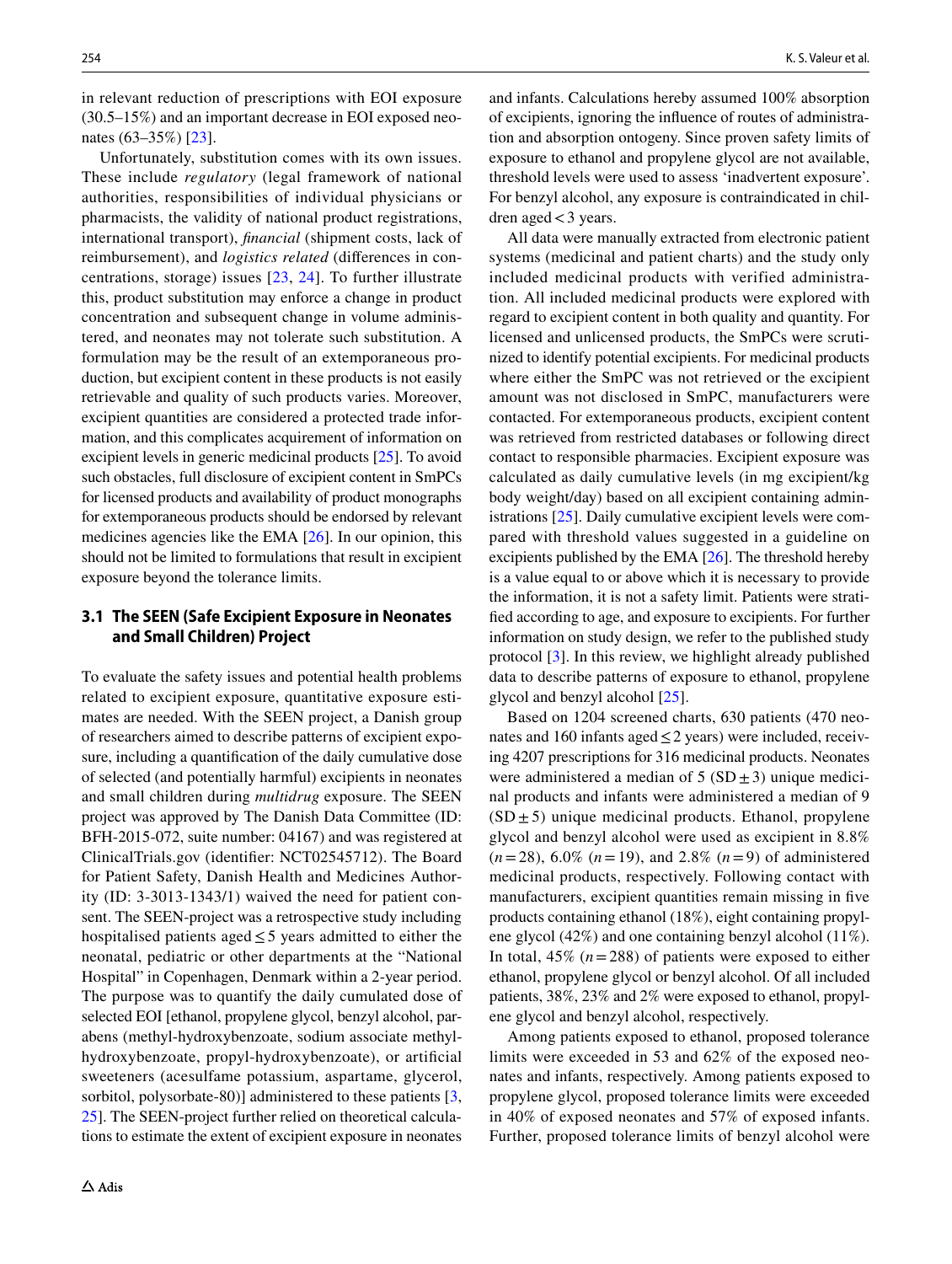exceeded for all exposed neonates and infants. Concomitant exposure to ethanol, propylene glycol and benzyl alcohol was common: 59 neonates (12.6%) and 39 infants (24.4%) were exposed to both ethanol and propylene glycol, while 11 of 14 patients exposed to benzyl alcohol were concomitantly exposed to ethanol and/or propylene glycol. Further, 51% of all 334 prescriptions of ethanol-containing medicinal products would result in ethanol exposure levels above proposed tolerance limit. For propylene glycol, 100% of 149 prescriptions of medicinal products with known excipient content would alone exceed proposed neonatal tolerance limit and 70% of prescriptions would alone exceed tolerance limit for infants.

The SEEN project hereby mirrors previous studies, since all these studies documented frequent excipient exposure in neonates and infants [[27–](#page-7-9)[30\]](#page-7-10). However, it adds information on how daily cumulative levels of ethanol, propylene glycol and benzyl alcohol often exceed excipient-specifc tolerance limits proposed by the EMA. As demonstrated for Kaletra, these excipients may interact [[16](#page-6-12), [26](#page-7-8), [31](#page-7-11)[–33\]](#page-7-12). The SEEN project documented that concomitant exposure to ethanol and propylene glycol is common, which thus emphasizes the need for continuous focus on excipient exposure in this population and on access to the relevant data and information [[34\]](#page-7-13).

# **4 Studies on Pharmacokinetics and Dynamics of Excipients in Neonates**

The earlier-mentioned EOI list (parabens, benzoates, benzalkonium chloride, saccharin sodium, sorbitol, propylene glycol, ethanol and polysorbate 80) has also been used to conduct focused studies on the PK and PD of excipients in neonates [\[21](#page-7-3), [22\]](#page-7-4). This includes assay development and subsequent collection of concentration-time profles, as can be illustrated for methyl and propyl parabens or propylene glycol [[35,](#page-7-14) [36\]](#page-7-15). For methyl parabens, oral bio-availability and subsequent clearance were driven by postnatal age (21 days dichotomous, 0.57 vs 0.88 L/h) [\[37](#page-7-16)]. Similarly, the available information on ethanol PK in neonates has recently been summarized [[32](#page-7-17)]. The feasibility and problems related to such studies are subsequently illustrated using the experience built during the propylene glycol research project.

## **4.1 The Propylene Glycol Research Project**

Propylene glycol accumulation potentially results in hyperosmolarity, lactic acidosis or hepato-renal toxicity [[9,](#page-6-5) [10](#page-6-6)]. Consequently, observations on PK and PD in neonates were needed. Following approval by the Ethics Committee of the University Hospitals Leuven (B-32220084836), sources of propylene glycol exposure in neonates were retrieved as a frst step, and we subsequently decided to collect observations in neonates exposed to intravenous (IV) diphantoine (8 mg/mg), paracetamol (0.8 mg/mg), phenobarbital (3.5 mg/mg) or digoxin (1656 mg/mg). This approach enabled us to study propylene glycol disposition in neonates exposed during clinical care and using a scavenged sampling approach. An assay for blood and urine was subsequently developed and validated [\[36\]](#page-7-15). Non-linear mixed-effect modeling tools were subsequently used to enable analysis of sparse and unbalanced datasets. Additionally, this enabled exploration of diferent covariates (e.g. body weight, age, renal function) to explore the drivers of variability [\[38](#page-7-18)]. Propylene glycol clearance was mainly driven by birth weight and postnatal age [[31\]](#page-7-11), while hepatic elimination was a more relevant route of elimination (75–85% instead of 45–50%) when compared to observations in adults [[17](#page-6-13)]. It was concluded that a low (median 34 mg/kg/day) propylene glycol exposure was associated with renal, metabolic and hepatic tolerance in neonates [\[39](#page-7-19), [40](#page-7-20)].

Specifc issues encountered during the propylene glycol project related to the extent of exposure, the need for tailored quantifcation techniques and advanced PK modeling, and biomarkers to refect PD efects. Most SmPCs mention the presence, but not the extent (mg/mL), of excipients in any given formulation. Even for one specifc compound (e.g. phenobarbital), there are diferent formulations with diferent amounts of propylene glycol or ethanol. Contemporary research practices in neonates are based on low volume samples (plasma, dried spot blood) and population PK modeling techniques. This necessitates tailored quantifcation techniques. This has its limitations since propylene glycol evaporates (similar to ethanol) and consequently, the use of dried spot blood technique for this compound is inaccurate [\[41\]](#page-7-21). Such measurements should subsequently be combined with datasets containing relevant maturational (age, weight) and non-maturational (renal failure, impairment, perinatal asphyxia) covariates [[42\]](#page-7-22). The biomarkers applied to assess renal, hepatic and metabolic tolerance of low-dose propylene glycol exposure in neonates are extrapolated from similar (in)tolerance studies in adults and all relate to accumulation and the subsequent osmolar changes, but do not consider potential maturational PD aspects [[41,](#page-7-21) [42](#page-7-22)].

#### **5 Discussion: From Knowledge to Impact**

Neonates are commonly exposed to drugs that have not been designed, developed nor evaluated for this patient group. Consequently, the lack of evidence-based approaches increases the risk of unpredictable exposure and risk of side efects from potentially toxic ingredients, including excipients. In this paper, we have used the ESNEE, the SEEN and the propylene glycol research projects as examples to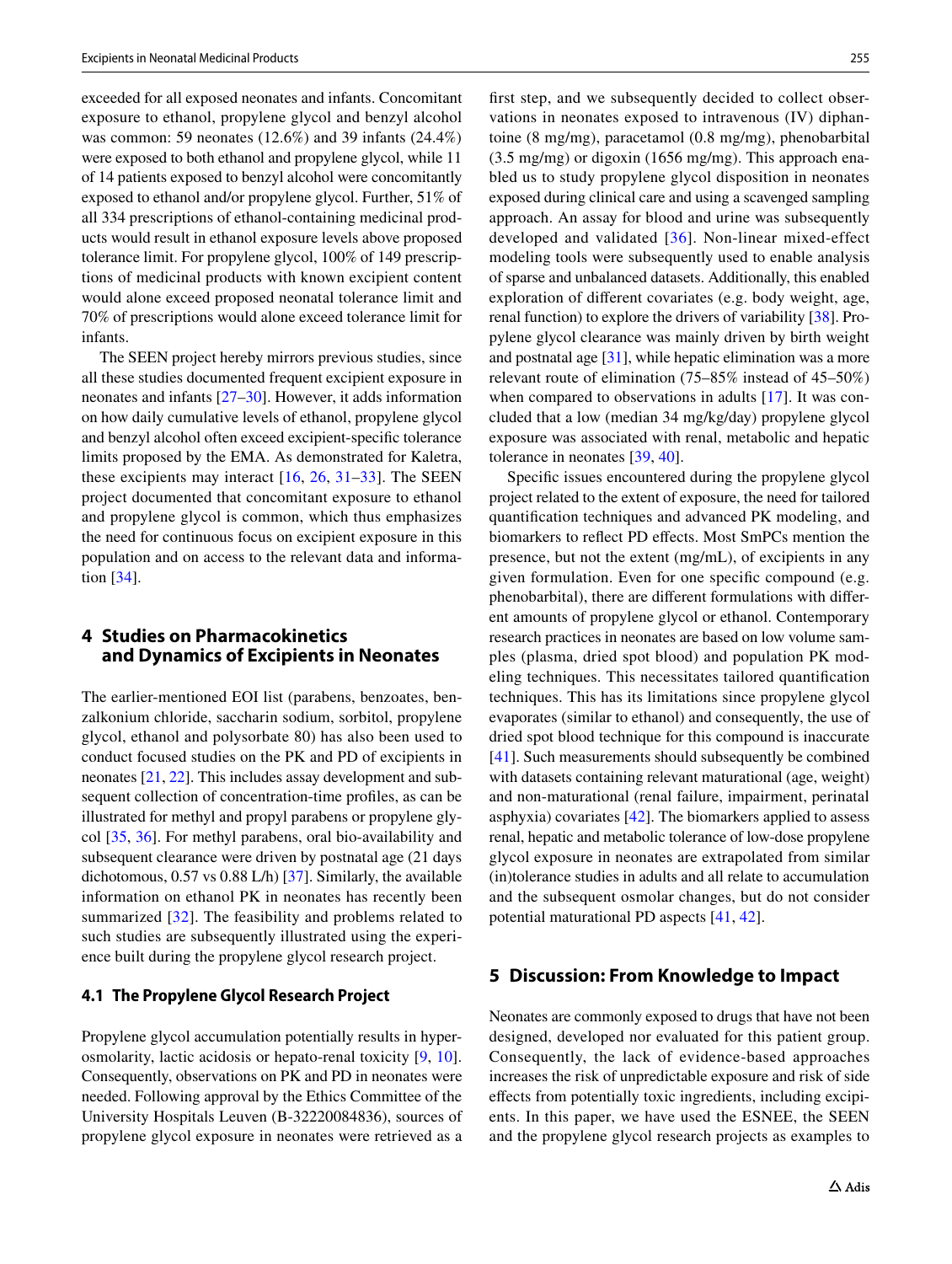| Exposure is common                  | Different cohorts in different countries all provide evidence for consistent, established exposure to EOI<br>excipients in neonates                                                      |
|-------------------------------------|------------------------------------------------------------------------------------------------------------------------------------------------------------------------------------------|
| The range in exposure is extensive. | Despite the established exposure, there is relevant variability in the exposure to EOI                                                                                                   |
| Exposure is difficult to quantify   | Excipients are commonly mentioned on the leaflet/SmPC, but amounts are only rarely mentioned                                                                                             |
| Exposure can be bypassed            | For the same active compound, there are different formulations with different exposure to EOI excipients.<br>This means that to a certain extent, excipient exposure can even be avoided |

<span id="page-5-0"></span>**Table 1** Lessons learned from the ESNEE, SEEN and propylene glycol project on excipient of interest (EOI) exposure in (pre)term neonates [[3](#page-6-14), [22,](#page-7-4) [25](#page-7-7), [41](#page-7-21)]

*ESNEE* European Study on Neonatal Exposure to Excipients, *SEEN* Safe Excipient Exposure in Neonates and Small Children, *SmPC* Summary of Product Characteristics

show that progress can be made [[3,](#page-6-14) [22,](#page-7-4) [41](#page-7-21)]. In Table [1](#page-5-0), we have summarized some lessons learned from the SEEN and propylene glycol projects on current excipient exposure in neonates. Epidemiological studies hereby not only provided information on the extent of exposure but also on the regional patterns and variability in product availability. This variability in product availability also unveiled the potential beneft of substitution as an approach to limit EOI exposure. Similar, PK studies generated data excipient disposition and its covariates.

Knowledge on excipients in human neonates is only one part of the multidisciplinary expertise needed during neonatal drug development, as recently also reviewed in this journal [\[43](#page-7-23)]. Building this expertise can beneft from cross-talk with non-pharmaceutical disciplines, and from pooling the available expertise and knowledge in a dedicated repository. The concept of cross-talk has been suggested since excipients and decisions on safety to exposure are not unique to drug development, but also occur in the feld of the food industry or agro-science [[44,](#page-7-24) [45](#page-7-25)]. Choices about excipient exposure can occur at several stages throughout the lifecycle of a drug, from product development through to clinical use. Making these choices requires a scalable approach to analyzing the overall risk, and considers the use of a given excipient, hazard identifcation, and hazard characterization. Combined with exposure assessment, this should result in risk characterization [\[44](#page-7-24), [45](#page-7-25)].

The STEP (Safety and Toxicity of Excipients for Pediatrics) database is a dedicated repository, initiated through EUPFI (European Paediatric Formulation Initiative) to improve the availability and access to published information on excipients, including information on excipient toxicity and tolerance in neonates [\[46,](#page-7-26) [47](#page-7-27)]. This database obviously contains the available information on the PK and PD of excipients in neonates. However, since choices about excipient exposure can occur at several stages throughout the lifecycle of a drug, the STEP database has not only the ambition to be (1) a knowledge resource for rapid retrieval of information, but also aims to provide (2) tactical support for pharmaceutical scientists to screen and select excipients during the product development, (3) support applications of computational tools to predict developmental toxicity, (4) support regulatory fling and risk management planning, (5) provide a basis to assess needs on new data in children, including neonates [[46](#page-7-26), [47\]](#page-7-27). As demonstrated through the SEEN project, excipient concentrations in medicinal products are unfortunately difficult to obtain and often regarded as commercially protected information [\[3](#page-6-14)]. Thus, such a database as STEP may not reveal the quantity of excipient exposures from specifc drug products. Therefore, excipient doses may still accumulate to potentially toxic levels in neonates, more likely in preterm babies or during simultaneous exposure. This merged knowledge from the STEP database and other sources should result in impact, and help improve the quality of risk assessment and decisions on excipient use, applying a risk-beneft framework (explicit justifcation of excipients, plan product development early and engage all stakeholders, data sharing and modeling, challenges related to new excipients, context-sensitive risk-beneft analysis) [[43\]](#page-7-23). A refection on challenges and strategies to facilitate formulation development and provide a concept of a systematic risk-based approach to the prospective safety assessment of excipients in children has recently been published [\[43](#page-7-23)].

Because of the ongoing research and increasing knowledge, the guidelines provided by authorities such as the European Medicines Agency (EMA) on excipients are also evolving, as refected in the revisions of the guideline on excipients (ethanol, benzyl alcohol and benzoic alcohol, propylene glycol) in the label and package leafet of medicinal products for human use, and the revision of the guideline on the pharmaceutical development of medicines for pediatric use [[6](#page-6-2), [15,](#page-6-11) [26,](#page-7-8) [48\]](#page-7-28). Table [2](#page-6-15) provides an overview of the tolerance limits for ethanol, propylene glycol and benzyl alcohol as currently proposed by EMA [[15,](#page-6-11) [20](#page-7-2), [48\]](#page-7-28). In the most recent version of this guideline, the topic of excipients and the concept of a balanced approach with a decision tree are provided. In essence, "although the basic considerations regarding the use of a specifc excipient are similar for adult and paediatric preparations, the inclusion of any excipient in paediatric preparations, even those which are normally accepted for use in medicines for adults or those which are present in authorised paediatric medicines, requires special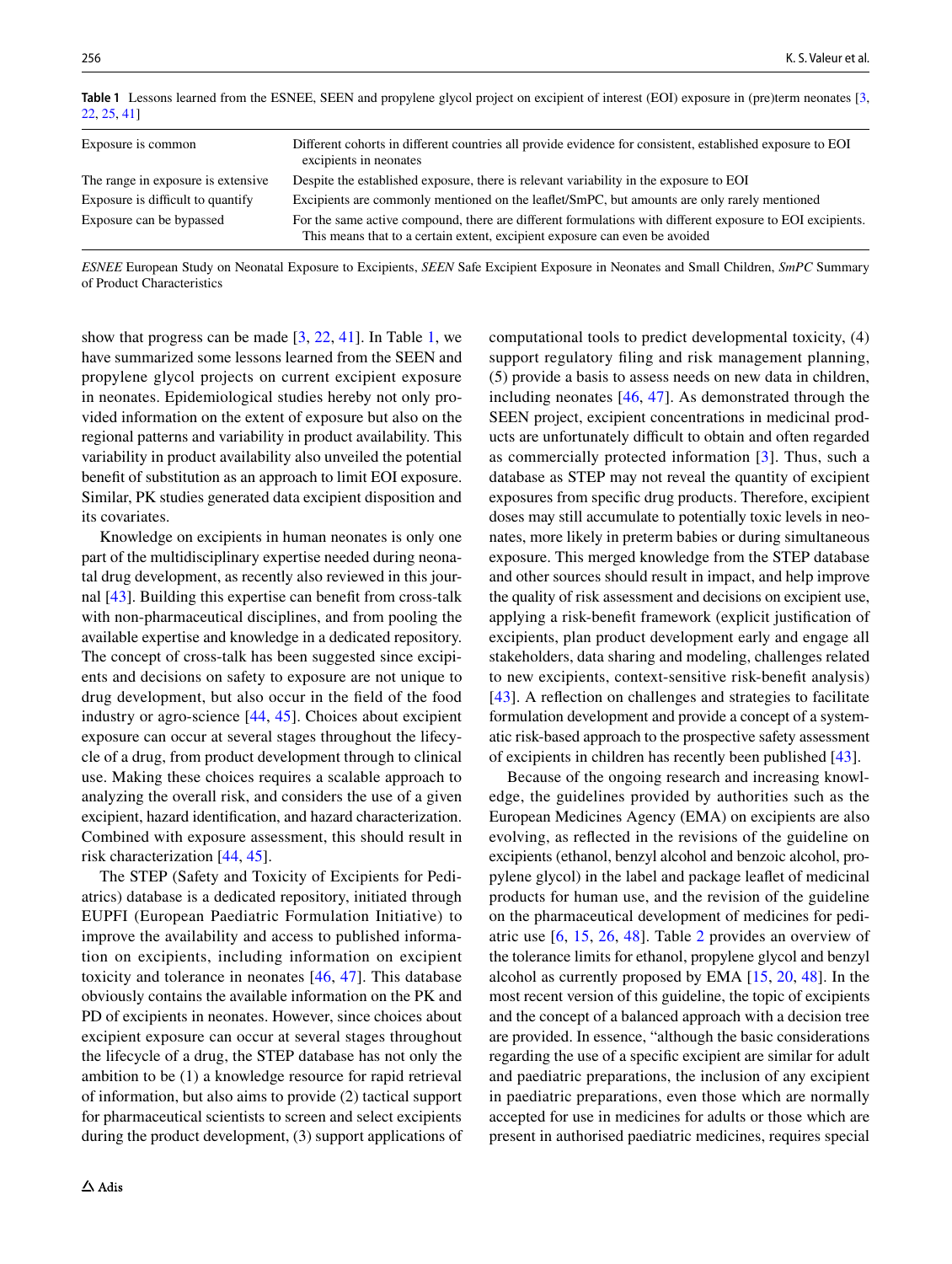<span id="page-6-15"></span>**Table 2** Tolerance limits for excipients ethanol, propylene glycol, and benzyl alcohol proposed by the European Medicines Agency (EMA) [\[15,](#page-6-11) [20,](#page-7-2) [48](#page-7-28)] Neonates Infants/children Ethanol No limit proposed At least similar to infants/children 6 mg/kg/day for "patients aged 2–6 years" Propylene glycol 1 mg/kg/day 50 mg/kg/day for patients "aged 29 days to 4 years" Benzyl alcohol Contraindicated 5 mg/kg/day "for adults and children aged over 4 weeks"

safety considerations. A conservative approach should be followed in case of limited safety data relevant to the use of an excipient in a specific age group  $[6]$  $[6]$ ".

# **6 Conclusions**

In conclusion, the ESNEE project, SEEN initiative and propylene glycol project illustrate the feasibility of making progress. The information generated in these studies should subsequently be integrated into the STEP (Safety and Toxicity of Excipients for Paediatrics) repository to enable access for all stakeholders involved and this pooled information should be used to make the best decisions to further improve pharmacotherapy in neonates.

#### **Compliance with Ethical Standards**

**Ethical approval** All procedures described in the paper and conducted by the authors involved (SEEN project, propylene glycol project) were in accordance with the ethical standards, were registered, and were only conducted following approval by the relevant ethical boards involved.

**Funding** There was no specifc funding to write this review. The clinical research activities of Karel Allegaert were facilitated by the agency for innovation by Science and Technology in Flanders (IWT) through the SAFEPEDRUG project (IWT/SBO 130033).

**Conflict of interest** Kristine Svinning Valeur, Helle Holst, Karel Allegaert declared that there have on conficts of interest related to this paper and this topic.

**Open Access** This article is distributed under the terms of the Creative Commons Attribution-NonCommercial 4.0 International License (http://creativecommons.org/licenses/by-nc/4.0/), which permits any noncommercial use, distribution, and reproduction in any medium, provided you give appropriate credit to the original author(s) and the source, provide a link to the Creative Commons license, and indicate if changes were made.

## **References**

<span id="page-6-0"></span>1. Kogermann K, Lass J, Nellis G, Metsvaht T, Lutsar I. Age-appropriate formulations including pharmaceutical excipients in neonatal medicines. Curr Pharm Des. 2017;23:5779–89.

- 2. Allegaert K, Cosaert K, van den Anker JN. Neonatal formulations: the need for a tailored, knowledge driven approach. Curr Pharm Des. 2015;21:5674–9.
- <span id="page-6-14"></span>3. Valeur KS, Hertel SA, Lundstrom KE, Holst H. Safe excipient exposure in neonates and small children—protocol for the SEEN project. Dan Med J. 2017;64:A5324.
- 4. Turner MA, Shah U. Why are excipients important to neonates ? Curr Pharm Des. 2015;21:5680–7.
- <span id="page-6-1"></span>5. Cuzzolin L. Neonates exposed to excipients: concern about safety. J Pediatr Neonat Individ Med. 2018;7:e070112.
- <span id="page-6-2"></span>6. Committee for Medicinal Products for Human Use, Paediatric Committee. Guideline on pharmaceutical development of medicines for paediatric use. European Medicines Agency, London, UK, 2013. [http://www.ema.europa.eu/docs/en\\_GB/docum](http://www.ema.europa.eu/docs/en_GB/document_library/Scientific_guideline/2013/07/WC500147002.pdf) [ent\\_library/Scientific\\_guideline/2013/07/WC500147002.pdf](http://www.ema.europa.eu/docs/en_GB/document_library/Scientific_guideline/2013/07/WC500147002.pdf). Accessed 26 May 2018.
- <span id="page-6-3"></span>7. Committee for Medicinal Products for Human Use, Paediatric Committee. Guideline on the investigation of medicinal products in the term and the preterm neonate. European Medicines Agency, London, UK, 2009. [http://www.ema.europa.eu/docs/](http://www.ema.europa.eu/docs/en_GB/document_library/Scientific_guideline/2009/09/WC500003750.pdf) [en\\_GB/document\\_library/Scientifc\\_guideline/2009/09/WC500](http://www.ema.europa.eu/docs/en_GB/document_library/Scientific_guideline/2009/09/WC500003750.pdf) [003750.pdf.](http://www.ema.europa.eu/docs/en_GB/document_library/Scientific_guideline/2009/09/WC500003750.pdf) Accessed 26 May 2018.
- <span id="page-6-4"></span>Turner MA. Neonatal drug development. Early Hum Dev. 2011;87:763–8.
- <span id="page-6-5"></span>9. MacDonald MG, Getson PR, Glasgow AM, et al. Propylene glycol: increased incidence of seizures in low birth weight infants. Pediatrics. 1987;79:622–5.
- <span id="page-6-6"></span>10. MacDonald MG, Fletcher AB, Johnson EL, et al. The potential toxicity to neonates of multivitamin preparations used in parenteral nutrition. JPEN J Parenter Enteral Nutr. 1987;11:169–71.
- <span id="page-6-7"></span>11. Bove KE, Kosmetatos N, Wedig KE, et al. Vasculopathic hepatotoxicity associated with E-Ferol syndrome in low-birth-weight infants. JAMA. 1985;254:2422–30.
- <span id="page-6-8"></span>12. Balistreri WF, Farrell MK, Bove KE. Lessons from the E-Ferol tragedy. Pediatrics. 1986;78:503–6.
- <span id="page-6-9"></span>13. Gershanik J, Boecler B, Ensley H, McCloskey S, George W. The gasping syndrome and benzyl alcohol poisoning. N Engl J Med. 1982;307:1384–8.
- <span id="page-6-10"></span>14. LeBel M, Ferron L, Masson M, Pichette J, Carrier C. Benzyl alcohol metabolism and elimination in neonates. Dev Pharmacol Ther. 1988;11:347–56.
- <span id="page-6-11"></span>15. Committee for Medicinal Products for Human Use, Paediatric Committee. Benzyl alcohol. Adopted questions and answers. European Medicines Agency, London, UK, 2017. [http://www.](http://www.ema.europa.eu/ema/index.jsp%3fcurl%3dpages/regulation/general/general_content_001673.jsp%26mid) [ema.europa.eu/ema/index.jsp?curl=pages/regulation/general/](http://www.ema.europa.eu/ema/index.jsp%3fcurl%3dpages/regulation/general/general_content_001673.jsp%26mid) [general\\_content\\_001673.jsp&mid](http://www.ema.europa.eu/ema/index.jsp%3fcurl%3dpages/regulation/general/general_content_001673.jsp%26mid). Accessed 26 May 2018.
- <span id="page-6-12"></span>16. US Food and Drug Administration (FDA). FDA drug safety communication: serious health problems seen in premature babies given Kaletra (lopinavir/ritonavir) oral solution. [www.fda.gov/](http://www.fda.gov/Drugs/DrugSafety/ucm246002.htm) [Drugs/DrugSafety/ucm246002.htm.](http://www.fda.gov/Drugs/DrugSafety/ucm246002.htm) Accessed 26 May 2018.
- <span id="page-6-13"></span>17. De Cock RF, Allegaert K, Vanhaesebrouck S, et al. Low but inducible contribution of renal elimination to clearance of propylene glycol in preterm and term neonates. Ther Drug Monit. 2014;36:278–87.